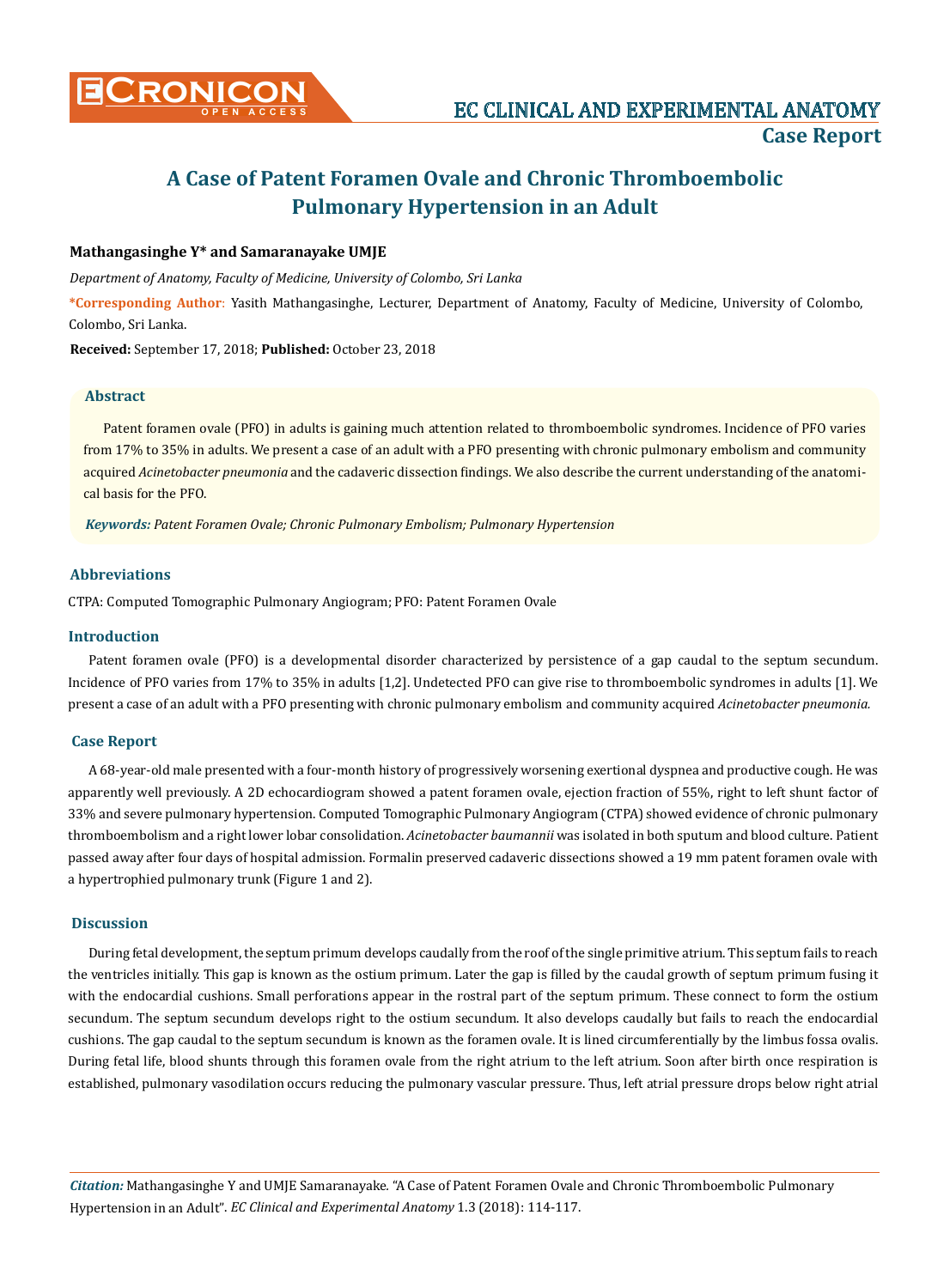## **A Case of Patent Foramen Ovale and Chronic Thromboembolic Pulmonary Hypertension in an Adult**

pressure. At this point the septum primum opposes with the septum secundum, closing the foramen ovale. Thus, functional closure of foramen ovale occurs at birth. Eventually the septum primum fuses with the septum secundum with fibrosis. This anatomical closure occurs within a period of six to eight months after birth [3].



**Figure 1:** Cadaveric dissection showing the patent foramen ovale and the hypertrophied pulmonary trunk.

*Citation:* Mathangasinghe Y and UMJE Samaranayake*.* "A Case of Patent Foramen Ovale and Chronic Thromboembolic Pulmonary Hypertension in an Adult". *EC Clinical and Experimental Anatomy* 1.3 (2018): 114-117.

115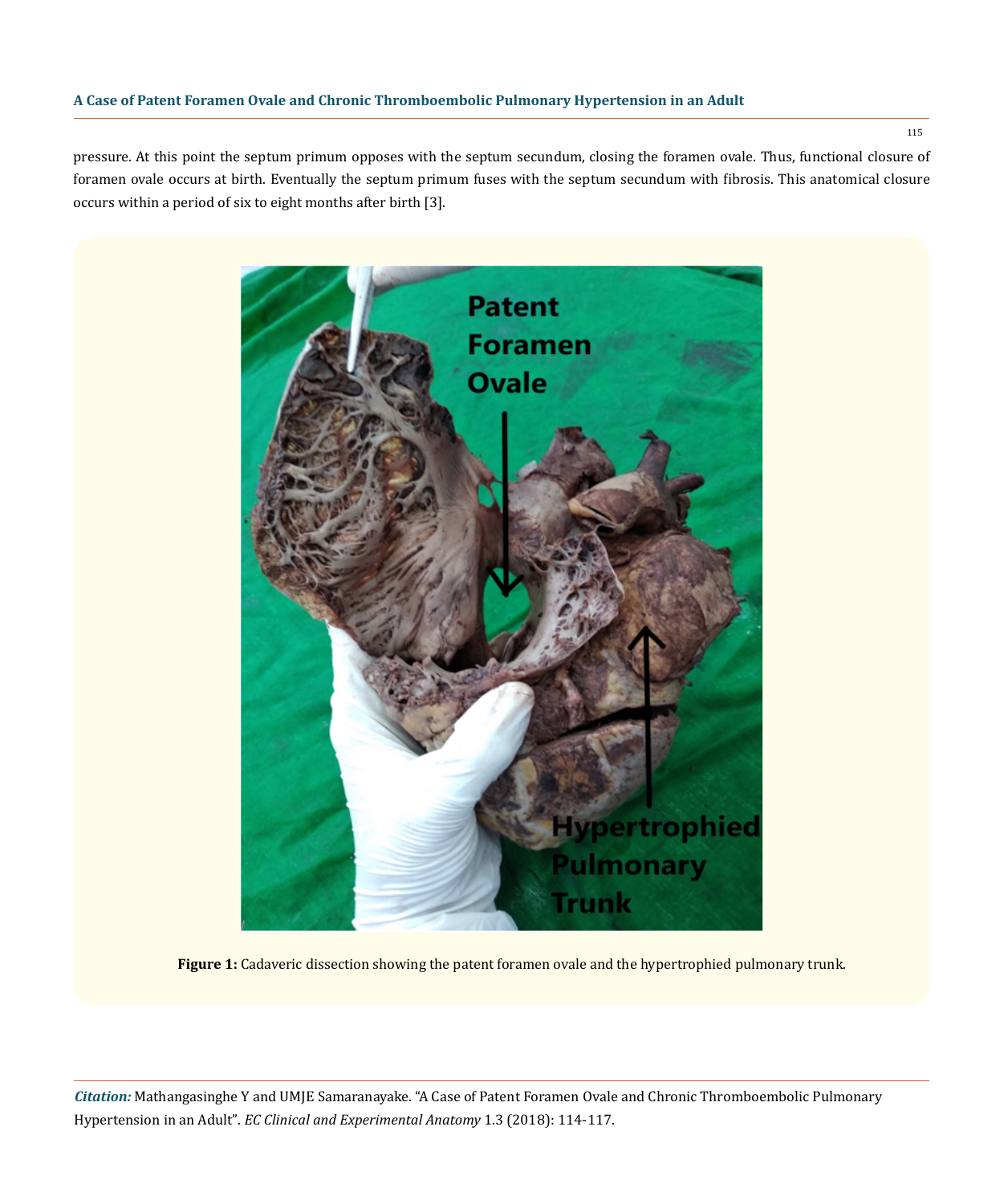

**Figure 2:** *Cadaveric dissection. The hypertrophied pulmonary trunk is marked by an arrow.*

Paradoxical embolization, chronic obstructive airway disease, pulmonary hypertension and heart failure are reported in association with PFO [4]. Pneumonia and recurrent infections are also associated common findings with a PFO [4]. Treatment methods includes percutaneous PFO closure with a success rate of more than 95% and a periprocedural complication rate of 10% by the use of a variety of PFO occluder devices. Other treatment modalities for patients with PFO and presumed paradoxical embolism include medical treatment with either antiplatelet or antithrombin drugs and surgical PFO closure [5].

#### **Conclusion**

Development of the foramen ovale is complex. Failure of fusion of septum primum and secundum leads to PFO. Pulmonary hypertension due to chronic pulmonary embolization and recurrent infections are complications of PFO as seen in this case.

*Citation:* Mathangasinghe Y and UMJE Samaranayake*.* "A Case of Patent Foramen Ovale and Chronic Thromboembolic Pulmonary Hypertension in an Adult". *EC Clinical and Experimental Anatomy* 1.3 (2018): 114-117.